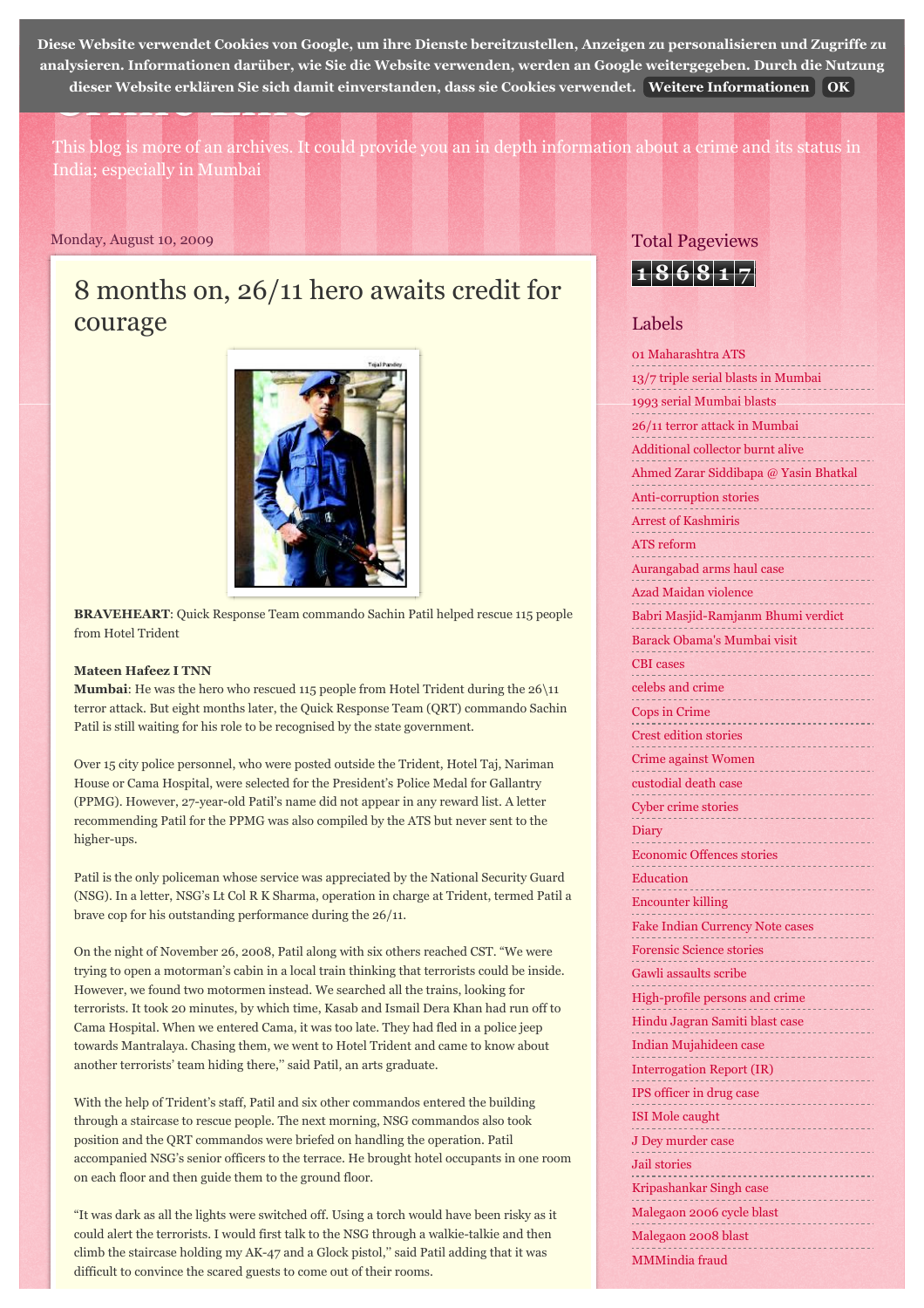Patil also carried seven to eight victims on his shoulder and brought them on the ground floor. "Some victims have now become good friends and call me up frequently. I joined the police to serve the nation. By saving several lives, I have achieved my goal,'' said Patil who hails from Pen taluka in Raigarh. Patil was busy in the rescue operation for over 40 hours. Once the Trident operation was over, he joined other commandos at Hotel Taj the same day.

Residents of Pen taluka organised several functions to felicitate Patil. Minister of state for home, Naseem Khan, said, "I don't know about Patil. I will ask the police officers about his performance and adequate steps will be taken to reward him.''

#### **The Times of India, August 10, 2009**

Posted by [Mateen Hafeez](https://www.blogger.com/profile/00224423098332710610) at [7:36 AM](http://mateenhafeez.blogspot.de/2009/08/8-months-on-2611-hero-awaits-credit-for.html) Labels: [26/11 terror attack in Mumbai](http://mateenhafeez.blogspot.de/search/label/26%2F11%20terror%20attack%20in%20Mumbai)

# No comments:

# Post a Comment

#### [Newer Post](http://mateenhafeez.blogspot.de/2009/08/pak-admits-four-dead-terrorists-are-its.html) **[Home](http://mateenhafeez.blogspot.de/)** [Older Post](http://mateenhafeez.blogspot.de/2009/08/shootout-at-nagpada-was-supari-killing.html) **Older Post**

Subscribe to: [Post Comments \(Atom\)](http://mateenhafeez.blogspot.com/feeds/2685740348576777852/comments/default)

# [MOST WANTED Goof Up](http://mateenhafeez.blogspot.de/search/label/MOST%20WANTED%20Goof%20Up)

| Mumbai 7/11 train bombing                                                                                                                                                                                                                               |
|---------------------------------------------------------------------------------------------------------------------------------------------------------------------------------------------------------------------------------------------------------|
| <b>My Pictures</b>                                                                                                                                                                                                                                      |
| narcotic cases                                                                                                                                                                                                                                          |
| <b>Naxal</b> cases                                                                                                                                                                                                                                      |
| <b>NSEL FRAUD CASE</b>                                                                                                                                                                                                                                  |
| <b>Other stories</b>                                                                                                                                                                                                                                    |
| <b>Pictures</b><br><u>Strandard Strandard Strandard Strandard Strandard Strandard Strandard Strandard Strandard Strandard Strandard Strandard Strandard Strandard Strandard Strandard Strandard Strandard Strandard Strandard Strandard Strandard S</u> |
| PIL                                                                                                                                                                                                                                                     |
| <b>Pirates of the Carribean</b>                                                                                                                                                                                                                         |
| politics and crime                                                                                                                                                                                                                                      |
| <b>Pune German Bakery blast</b>                                                                                                                                                                                                                         |
| <b>QNet Cheating case</b>                                                                                                                                                                                                                               |
| serial killing<br>--------------------------                                                                                                                                                                                                            |
| Speak Asia fraud                                                                                                                                                                                                                                        |
| terror alerts                                                                                                                                                                                                                                           |
| <b>Terror E-mail stories</b>                                                                                                                                                                                                                            |
| <b>Terror related stories</b>                                                                                                                                                                                                                           |
| The ONGC case                                                                                                                                                                                                                                           |
| <b>Underworld and Organised Crimes</b>                                                                                                                                                                                                                  |
| US official on India tour                                                                                                                                                                                                                               |

# Blog Archive

- $\blacktriangleright$  [2015 \(](http://mateenhafeez.blogspot.de/search?updated-min=2015-01-01T00:00:00-08:00&updated-max=2016-01-01T00:00:00-08:00&max-results=32)32)
- [►](javascript:void(0)) [2014 \(](http://mateenhafeez.blogspot.de/search?updated-min=2014-01-01T00:00:00-08:00&updated-max=2015-01-01T00:00:00-08:00&max-results=50)140)
- [►](javascript:void(0)) [2013 \(](http://mateenhafeez.blogspot.de/search?updated-min=2013-01-01T00:00:00-08:00&updated-max=2014-01-01T00:00:00-08:00&max-results=50)210)
- $\blacktriangleright$  [2012 \(](http://mateenhafeez.blogspot.de/search?updated-min=2012-01-01T00:00:00-08:00&updated-max=2013-01-01T00:00:00-08:00&max-results=50)316)
- $\blacktriangleright$  [2011 \(](http://mateenhafeez.blogspot.de/search?updated-min=2011-01-01T00:00:00-08:00&updated-max=2012-01-01T00:00:00-08:00&max-results=50)384)
- $\blacktriangleright$  [2010 \(](http://mateenhafeez.blogspot.de/search?updated-min=2010-01-01T00:00:00-08:00&updated-max=2011-01-01T00:00:00-08:00&max-results=50)432)
- [▼](javascript:void(0)) [2009](http://mateenhafeez.blogspot.de/search?updated-min=2009-01-01T00:00:00-08:00&updated-max=2010-01-01T00:00:00-08:00&max-results=50) (288)
	- [►](javascript:void(0)) [December](http://mateenhafeez.blogspot.de/2009_12_01_archive.html) (33)
	- [►](javascript:void(0)) [November](http://mateenhafeez.blogspot.de/2009_11_01_archive.html) (43)
	- $\blacktriangleright$  [October \(](http://mateenhafeez.blogspot.de/2009_10_01_archive.html)36)
	- [►](javascript:void(0)) [September \(](http://mateenhafeez.blogspot.de/2009_09_01_archive.html)22)
	- [▼](javascript:void(0)) [August](http://mateenhafeez.blogspot.de/2009_08_01_archive.html) (31) [OBJECTIONABLE PHOTO CASE -](http://mateenhafeez.blogspot.de/2009/08/objectionable-photo-case-laptop-of.html) Laptop of actor's hubby...
	- [Mafia in state takes a beating under](http://mateenhafeez.blogspot.de/2009/08/mafia-in-state-takes-beating-under.html) **MCOCA**
	- [Crime branch yet to decide on](http://mateenhafeez.blogspot.de/2009/08/crime-branch-yet-to-decide-on-hashmi.html) Hashmi case
	- [Director files plaint against TV](http://mateenhafeez.blogspot.de/2009/08/director-files-plaint-against-tv.html) channels
	- [26/11 key witness disappears, returns](http://mateenhafeez.blogspot.de/2009/08/2611-key-witness-disappears-returns.html)
	- [ATS confirms LeT man's links to](http://mateenhafeez.blogspot.de/2009/08/ats-confirms-let-mans-links-to-2006.html) 2006 arms haul
	- [Lie tests for I rape suspects](http://mateenhafeez.blogspot.de/2009/08/lie-tests-for-i-rape-suspects.html)
	- [Lie tests for I rape suspects](http://mateenhafeez.blogspot.de/2009/08/lie-tests-for-i-rape-suspects_28.html)
	- ['BKC rape victim was undressed with](http://mateenhafeez.blogspot.de/2009/08/bkc-rape-victim-was-undressed-with.html) knife'
	- [Arrested LeT man may be linked to](http://mateenhafeez.blogspot.de/2009/08/arrested-let-man-may-be-linked-to-2006.html) 2006 arms haul
	- [State moves high court over dropping](http://mateenhafeez.blogspot.de/2009/08/state-moves-high-court-over-dropping-of.html) of MCOCA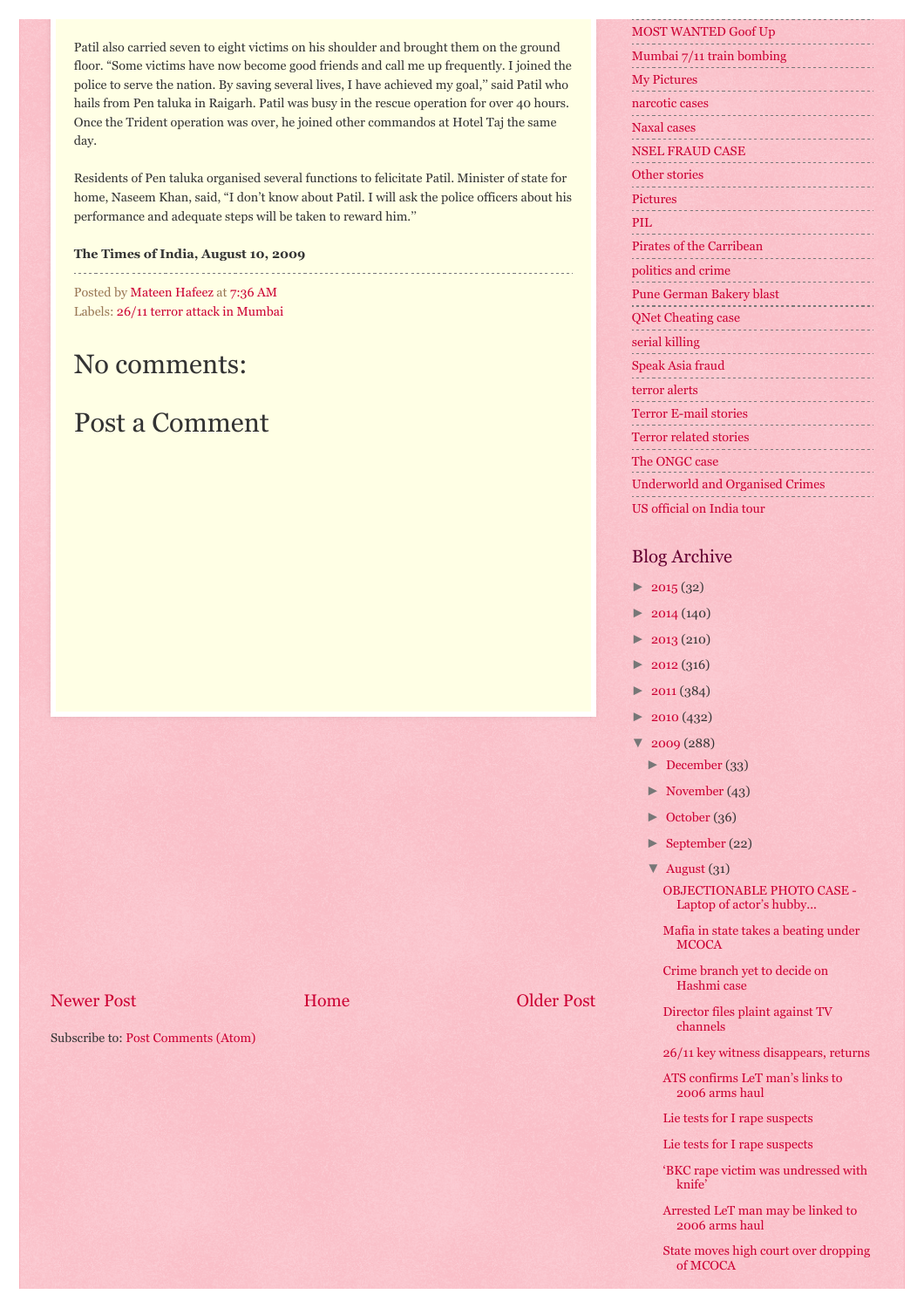[State moves high court over dropping](http://mateenhafeez.blogspot.de/2009/08/state-moves-high-court-over-dropping-of_25.html) of MCOCA

- [BKC rape case: Cops await forensic](http://mateenhafeez.blogspot.de/2009/08/bkc-rape-case-cops-await-forensic.html) report
- [BKC rape case: Cops await forensic](http://mateenhafeez.blogspot.de/2009/08/bkc-rape-case-cops-await-forensic_23.html) report
- [Cheaper counterfeit notes in](http://mateenhafeez.blogspot.de/2009/08/cheaper-counterfeit-notes-in.html) circulation
- [Woman alleges rape by dinner mates](http://mateenhafeez.blogspot.de/2009/08/woman-alleges-rape-by-dinner-mates.html)
- [HELPLINE IN THE PIPELINE](http://mateenhafeez.blogspot.de/2009/08/helpline-in-pipeline.html)
- [Murderer was raped: Med test](http://mateenhafeez.blogspot.de/2009/08/murderer-was-raped-med-test.html)
- [Shot in the arm for cops as Dawood](http://mateenhafeez.blogspot.de/2009/08/shot-in-arm-for-cops-as-dawood-kin-gets.html) kin gets jail
- [4 held for Rs 83K credit card fraud](http://mateenhafeez.blogspot.de/2009/08/4-held-for-rs-83k-credit-card-fraud.html)
- [Woman slits rapist's throat](http://mateenhafeez.blogspot.de/2009/08/woman-slits-rapists-throat.html)
- [Accused in blast case seeks discharge](http://mateenhafeez.blogspot.de/2009/08/accused-in-blast-case-seeks-discharge.html)
- [Cops get new bullet-proof vehicle](http://mateenhafeez.blogspot.de/2009/08/cops-get-new-bullet-proof-vehicle.html)
- [Navy intercepts satphone calls to](http://mateenhafeez.blogspot.de/2009/08/navy-intercepts-satphone-calls-to.html) Bangladesh
- [Pak admits four dead terrorists are its](http://mateenhafeez.blogspot.de/2009/08/pak-admits-four-dead-terrorists-are-its.html) nationals
- [8 months on, 26/11 hero awaits credit](http://mateenhafeez.blogspot.de/2009/08/8-months-on-2611-hero-awaits-credit-for.html) for courage
- ['Shootout at Nagpada was supari](http://mateenhafeez.blogspot.de/2009/08/shootout-at-nagpada-was-supari-killing.html) killing'
- [ATS was ready for any eventuality](http://mateenhafeez.blogspot.de/2009/08/ats-was-ready-for-any-eventuality.html)
- [ATS to have info analysis wing](http://mateenhafeez.blogspot.de/2009/08/ats-to-have-info-analysis-wing.html)
- [11 Malegaon blast accused get a](http://mateenhafeez.blogspot.de/2009/08/11-malegaon-blast-accused-get-breather.html) breather, MCOCA Dr...
- [Absence of crime record helped](http://mateenhafeez.blogspot.de/2009/08/absence-of-crime-record-helped-sadhvi.html) sadhvi & gang
- $\blacktriangleright$  [July \(](http://mateenhafeez.blogspot.de/2009_07_01_archive.html)23)
- $\blacktriangleright$  [June](http://mateenhafeez.blogspot.de/2009_06_01_archive.html) (20)
- $\blacktriangleright$  [May \(](http://mateenhafeez.blogspot.de/2009_05_01_archive.html)19)
- $\blacktriangleright$  [April \(](http://mateenhafeez.blogspot.de/2009_04_01_archive.html)11)
- [►](javascript:void(0)) [March](http://mateenhafeez.blogspot.de/2009_03_01_archive.html) (6)
- [►](javascript:void(0)) [February \(](http://mateenhafeez.blogspot.de/2009_02_01_archive.html)19)
- $\blacktriangleright$  [January \(](http://mateenhafeez.blogspot.de/2009_01_01_archive.html)25)
- $\blacktriangleright$  [2008 \(](http://mateenhafeez.blogspot.de/search?updated-min=2008-01-01T00:00:00-08:00&updated-max=2009-01-01T00:00:00-08:00&max-results=50)134)
- $\blacktriangleright$  [2007 \(](http://mateenhafeez.blogspot.de/search?updated-min=2007-01-01T00:00:00-08:00&updated-max=2008-01-01T00:00:00-08:00&max-results=50)84)
- $\blacktriangleright$  [2006](http://mateenhafeez.blogspot.de/search?updated-min=2006-01-01T00:00:00-08:00&updated-max=2007-01-01T00:00:00-08:00&max-results=50) (241)
- $\blacktriangleright$  [2005 \(](http://mateenhafeez.blogspot.de/search?updated-min=2005-01-01T00:00:00-08:00&updated-max=2006-01-01T00:00:00-08:00&max-results=50)88)
- $\blacktriangleright$  [2004](http://mateenhafeez.blogspot.de/search?updated-min=2004-01-01T00:00:00-08:00&updated-max=2005-01-01T00:00:00-08:00&max-results=6) (6)

## Followers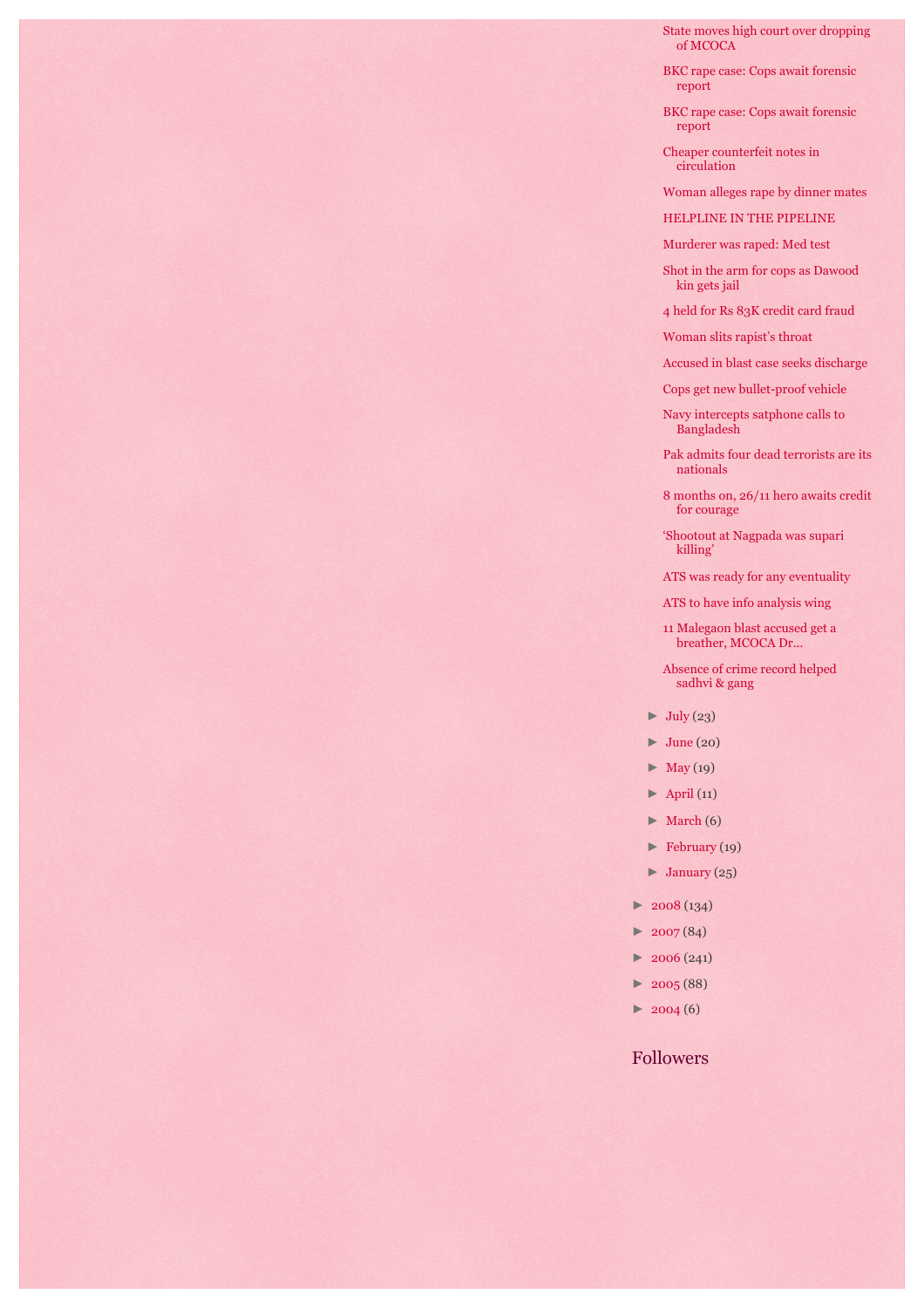### About Me



*[Mateen Hafeez](https://www.blogger.com/profile/00224423098332710610)* 

An Assistant Editor with The Times of India, I cover organised crimes, white collar crime, terrorism and anti-

terrorism cases. After spending more than a decade in journalism, I ralised it's a challenging, blood-sucking, frustrating industry that also provides you opportunities to help downtrodden, deserving and needy in the society. mateenhafeez@gmail.com

[View my complete profile](https://www.blogger.com/profile/00224423098332710610)



# Popular Posts

[DAWOOD CLAN - Underworld's first](http://mateenhafeez.blogspot.de/2010/10/dawood-clan-underworlds-first-family.html) family

Mateen Hafeez | October 9, 2010 Mail This Article Your Comments ... 

[Death comes calling on D clan](http://mateenhafeez.blogspot.de/2006/04/death-comes-calling-on-d-clan.html)

The family loses its only adult male member outside jail in India. Business shuts down in locality though police officials say they don't su... . . . . . . . . . . . . . . . . .

#### [Maharashtra Anti Terrorism Squad](http://mateenhafeez.blogspot.de/2013/05/maharashtra-anti-terroism-squad.html)

BRIEF HISTORY OF MAHARASHTRA ATS : Maharashtra anti terrorism squad was formed in 2004. A Government's Resolution (GR) wa...

[NSEL charge sheet - Synopsis](http://mateenhafeez.blogspot.de/2014/01/nsel-charge-sheet-synopsis.html)

The EOW filed a 9,000 page charge sheet against the NSEL cheating case before an MPID court in Mumbai on Monday. A portion of the charge...

[D K Rao was also on hit list](http://mateenhafeez.blogspot.de/2010/08/d-k-rao-was-also-on-hit-list.html)

ROBE INTO RAJAN AIDE Mateen Hafeez | TNN Mumbai: The probe into the murder of Chhota Rajan aide Farid Tanasha has revealed that the kill...

#### ['Vested motives did Nani in'](http://mateenhafeez.blogspot.de/2005/12/vested-motives-did-nani-in.html)

Sujata Nikhalje By Mateen Hafeez & Somit Sen/TNN Mumbai: Criminal advocate Satish Maneshinde on Friday alleged that a crime bran...

[Victim's story helps nail brothel owner](http://mateenhafeez.blogspot.de/2005/12/victims-story-helps-nail-brothel-owner.html) By Mateen Hafeez /TNN Mumbai: The revelations of a girl, forced into flesh trade, have helped the police nail her tormentors for good. ...